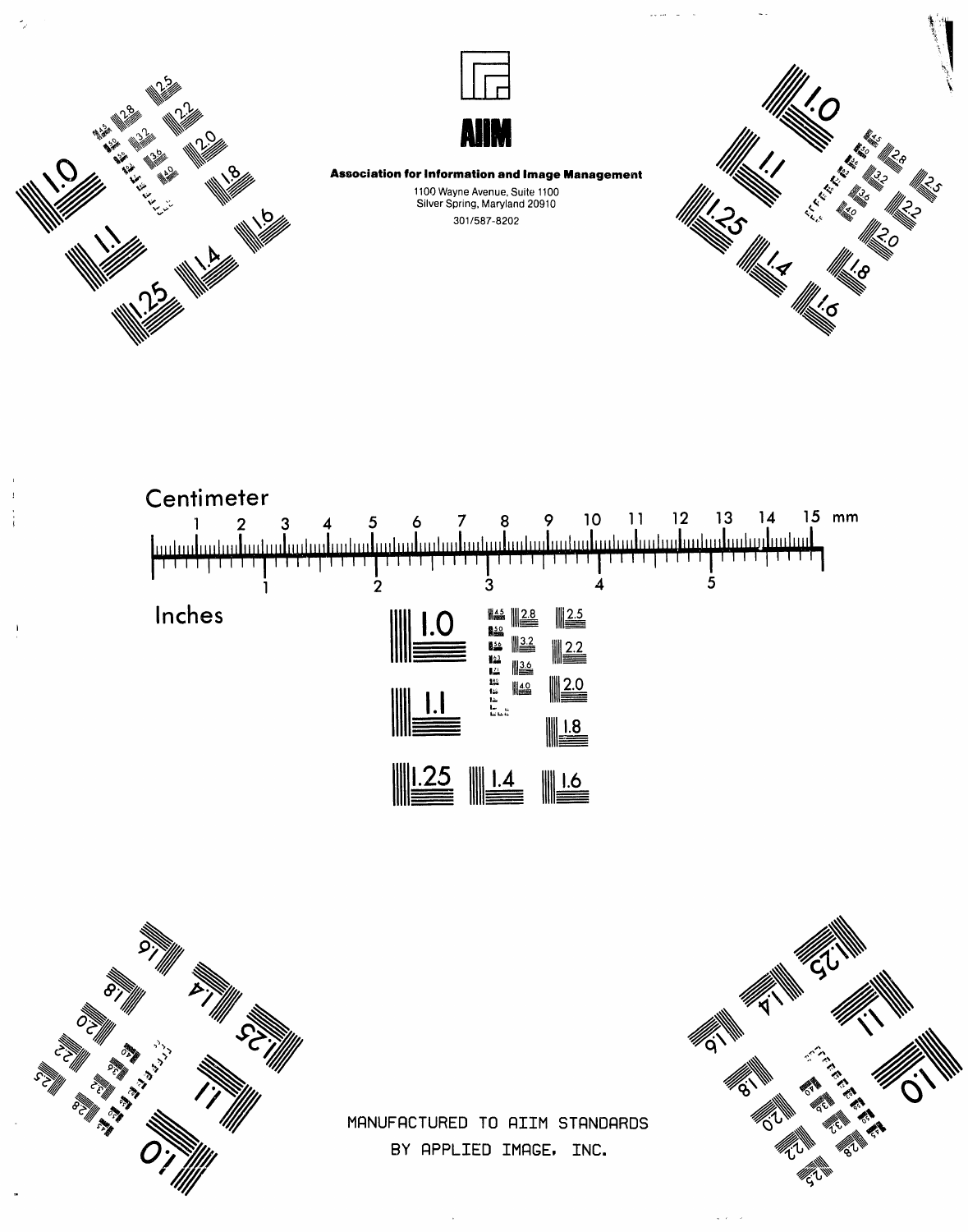$\mathcal{O}(\mathcal{O}_\mathcal{O})$  .  $\label{eq:2.1} \frac{1}{\sqrt{2}}\int_{\mathbb{R}^3}\frac{1}{\sqrt{2}}\left(\frac{1}{\sqrt{2}}\right)^2\left(\frac{1}{\sqrt{2}}\right)^2\left(\frac{1}{\sqrt{2}}\right)^2\left(\frac{1}{\sqrt{2}}\right)^2\left(\frac{1}{\sqrt{2}}\right)^2.$  $\mathcal{L}(\mathcal{A})$  and  $\mathcal{L}(\mathcal{A})$  .  $\mathcal{L}_{\text{max}}$ 

 $\label{eq:2.1} \mathcal{L}(\mathbf{z}) = \mathcal{L}(\mathbf{z}) \mathcal{L}(\mathbf{z})$ 

 $\mathcal{L}^{\mathcal{L}}$ 

 $\mathcal{L}^{\text{max}}_{\text{max}}$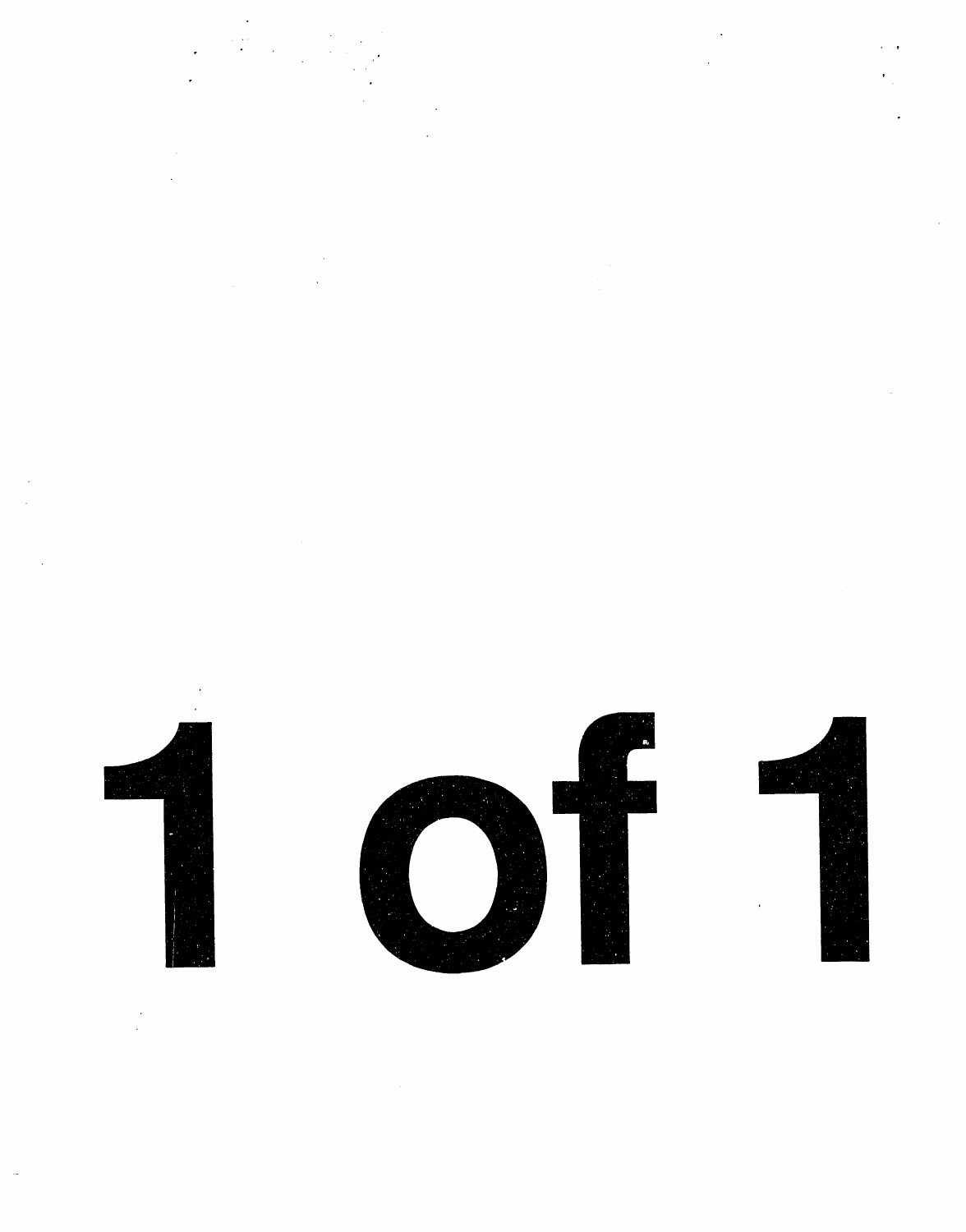$Cov(-930438--7)$ 

**PNL-SA-21560** 

**STORY AD** 17 17 133 OSTI

NOBLE METAL BEHAVIOR DURING MELTING OF SIMULATED HIGH-LEVEL NUCLEAR WASTE GLASS FEEDS

L. D. Anderson T. Dennis

M. L. Elliott P. Hrma

April 1993

 $\ddot{\phantom{1}}$ 

 $\bar{z}$ 

Presented at the 95th Annual Meeting and Exposition April 18-22, 1993 Cincinnati, Ohio

Prepared for the U.S. Department of Energy<br>under Contract DE-AC06-76RL0 1830

Pacific Northwest Laboratory Richland, Washington 99352



DISTRIBUTION OF THIS DOCUMENT IS UNLIMITED

 $\mathcal{A}$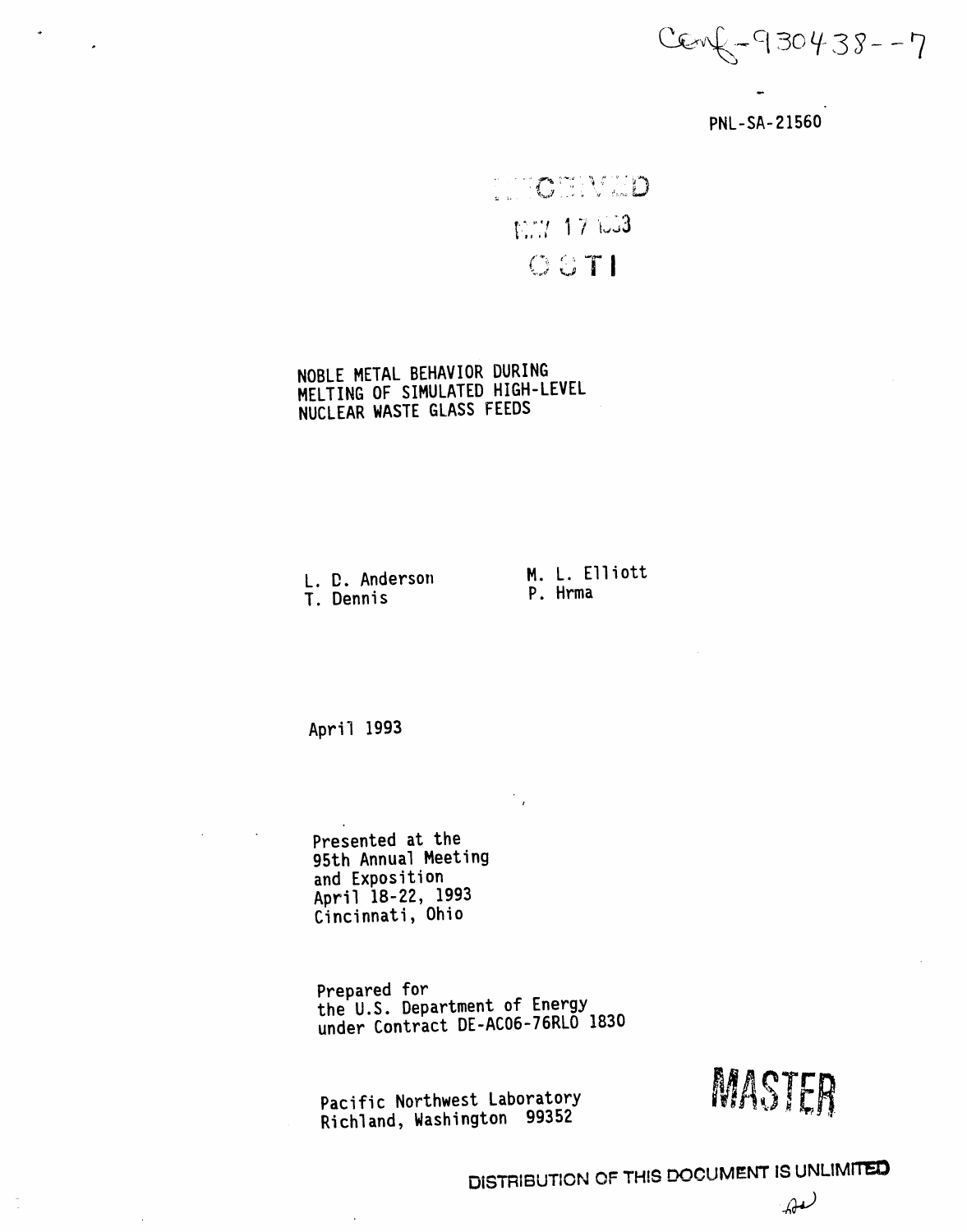NOBLE METAL BEHAVIOR DURING MELTING OF SIMULATED HIGH-LEVEL NUCLEAR WASTE GLASS FEEDS

L.D. Anderson, T. Dennis, M.L. Elliott, and P. Hrma, Pacific Northwest Laboratory<sup>7</sup>, Richland, WA 99352.

Noble metals and their oxides can settle in waste glass melters anc uause electrical shorting. Simulated waste feeds from Hanford, Savannah River, and Germany were heat treated for 1 hour in a gradient furnace at temperatures ranging from approximately 600"C - 1000"C and examined by electron microscopy to determine shapes, sizes, and distribution of noble metal particles as a function of temperature. Individual noble metal particles and function of temperature. Individual noble metal particles and agglomerates of rhodium (Rh), ruthenium (RuO2), and palladium (Pd), as well as their alloys, were seen. the majority of particles and agglomerates were generally less than 10 microns; however, large agglomerations (up to 1 mm) were found in the German feed. Detailed particle distribution and characterization was performed for a Hanford waste to provide input to computer modeling of particle settling in the melter.

### INTRODUCTION

The reprocessing of nuclear fuel generates a form of high-level<br>radioactive waste that will be treated further to produce a lowradioactive waste that will be treated further to produce a lowsolubility, low-mobility glass suitable for geologic or long-term disposal. In many countries, including the United States, current plans call for vitrification of the high-level and transuranic fraction of these wastes to form a borosilicate glass that is resistant to radioactive damage and leaching. At Hanford, wastes have been generated over the span of 45 years from fuel reprocessing and other operations. These wastes, like other nuclear fuel reprocessing wastes, contain platinum group metals, also known as noble metals. The solubility of noble metals (e.g., palladium, rhodium, and ruthenium) in glass-forming melts is typically extremely low. Undissolved noble metal particles can agglomerate, creating regions of heterogeneous nucleation, which influence the viscosity and uniformity of the glass in the melter. The size and behavior of the noble metal particles in the glass tank will determine whether a significant quantity of the metal will settle to the floor of the melter or be carried out in the glass discharged to the canister. Many of the noble metal oxides and alloys are excellent electrical conductors. If a sufficient quantity of noble metals settles to the melter floor, the lower electrodes could be electrically

<sup>\*</sup>Pacific Northwest Laboratory is operated by Battelle Memorial Institute for the U.S. Department of Energy under Contract DE-AC06-76RLO 1830.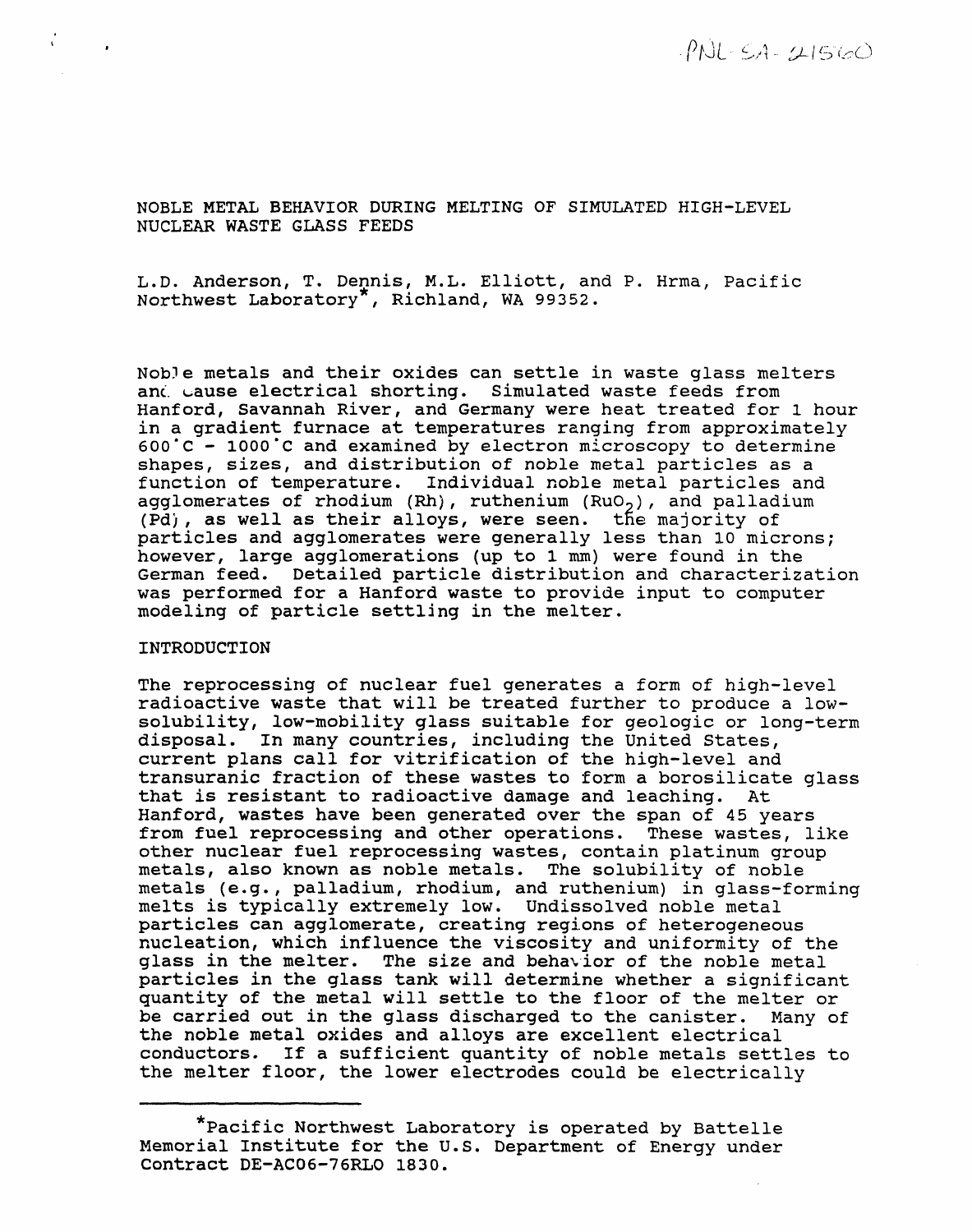shorted. If this occurs, then the noble metal accumulation would need to be removed or the melter would have to be replaced. Significant work has been done in characterizing noble metals in glass melts and their settling behavior in melters<sup>1,2,3,4,5</sup>.

To determine the impact of the noble metals on the operational life of the reference Hanford Waste Vitrification Plant (HWVP) melter, an integrated testing and modeling approach was begun. The Gradient Furnace Testing (GFT) was the first step of this approach.

The general objective of this work was to determine the behavior ef the noble metals in the nominal HWVP melter feed simulant as it progresses through the various reaction layers of the melter cold cap. Specifically, testing provided noble metal particle characteristics, including size, shape, chemical/alloy composition, and extent of agglomeration. These characteristics were used to provide the upper boundary condition for computer modeling of the melter. This modeling is being done in conjunction with melter tests to predict the effect of noble metal settling on the melter life.

A secondary objective was to establish the relative differences between the nominal HWVP melter feed and Kernforschungszentrum Karlsruhe (KfK) and Defense Waste Processing Facility (DWPF) feeds, regarding noble metal particle formation and characteristics.

In order to simulate the cold cap of a melter at laboratoryscale, the gradient furnace was used, in which simulated dried feed was subjected to a linear temperature gradient horizontally along its length. The gradient produced conditions similar to those in a melter cold cap. The laboratory-scale testing was done using simulated melter feeds for the Hanford Waste Vitrification Plant (HWVP), the Defense Waste Processing Facility (DWPF), and Kernforschungszentrum Karlsruhe (KfK) in Germany.

The feeds differed in composition, but were prepared in generally the same way. A slurry was prepared, from hydroxides and nitrates of the waste constituents. For the HWVP and the DWPF feeds, formic acid was then added. Finally, glass frit was added to the slurry. The frit size varied between feeds. For the HWVP and DWPF feeds, the frit size was -80/+200 mesh. For the KfK feed, the frit consisted of glass beads approximately 2 mm in diameter.

Two HWVP feed simulants were used. The difference between the two was the way the noble metals were precipitated in the simulated Neutralized Current Acid Waste (NCAW). In the first feed, the noble metals were precipitated from nitrates along with the major constituents. In the second feed, the noble metals were precipitated from nitrates along with other nitrates that constitute minor constituents. Data for the second HWVP feed (with minors) was used as input to the computer modeling effort.

### EXPERIMEN**T**AL PROCEDURE

\_

I

Each of the four feeds studied was subjected to heat treatment in the gradient furnace and analyzed using optical and scanning electron microscopy (SEM).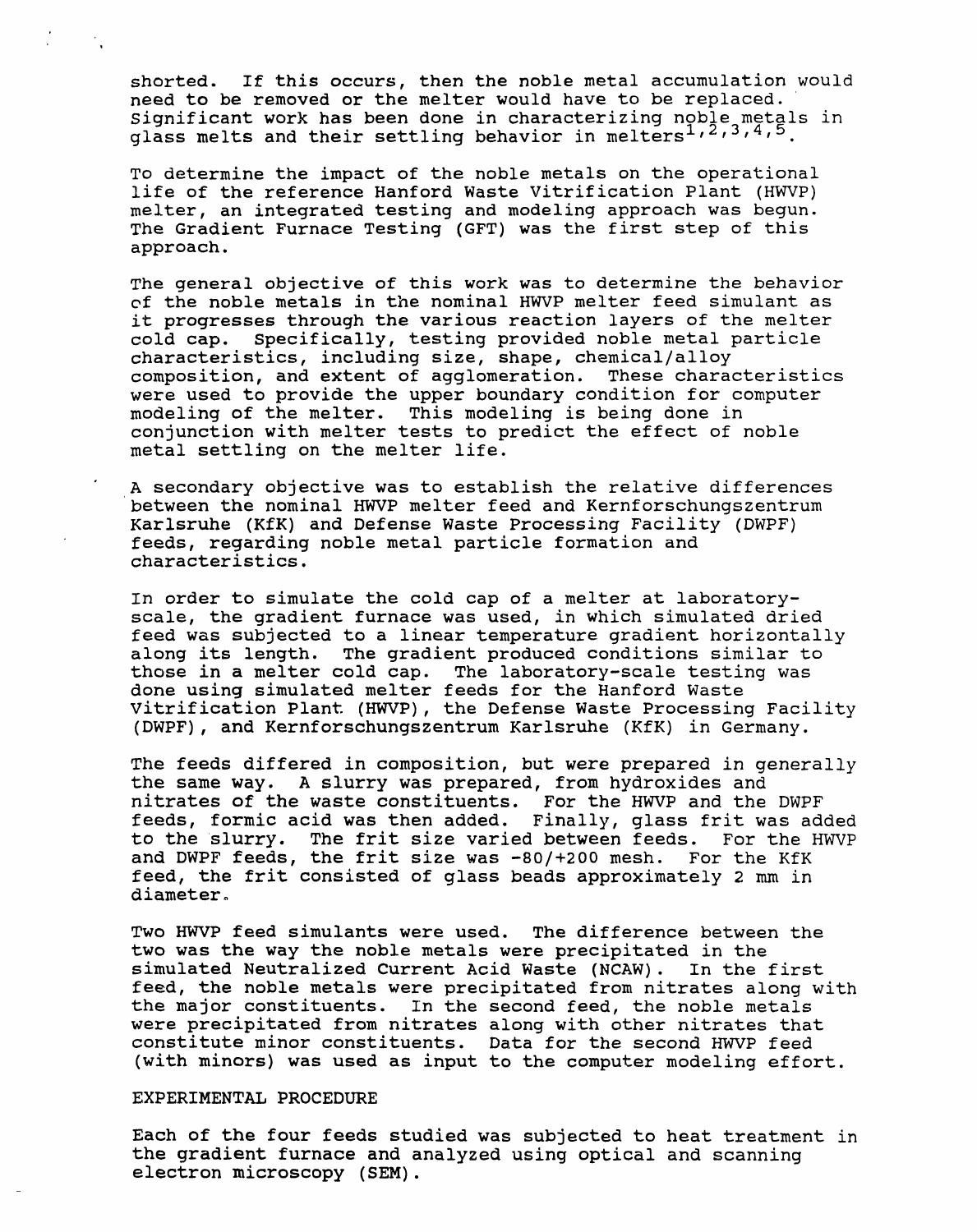The target concentrations of noble metals in the product glasses are shown in Table i.

| Noble Metal                     | <b>HWVP</b>                    | <b>DWPF</b>                 | KfK                     |  |
|---------------------------------|--------------------------------|-----------------------------|-------------------------|--|
| $RHO_2$<br>Rh<br>$rac{Pd}{SUM}$ | 0.11<br>0.024<br>0.03<br>0.097 | 0.1<br>0.02<br>0.03<br>0.15 | 0.655<br>0.298<br>0.953 |  |

Table i. Concentration of Noble Metals in Glass (Wt%)

For each sample, the feed was loaded into a 30.5-cm-long boat shaped quartz crucible and held at a specified temperature gradient for 1 hour in the gradient furnace. The furnace produces an adjustable linear temperature gradient of approximately 12"C/cm. For the HWVP-I and DWPF samples, the range used was 579**°**C to 928**°**C. For the HWVP-2 sample the range was 593°C to 936**°**C, and for the KfK s**a**mple it was 698°C to These gradients approximate the gradient found in a melter cold cap. Most cold caps are only 2-10 cm thick. A longer boat was chosen in order to get more distinct temperature zones. The gradient furnace cannot completely simulate the complex behavior of the cold cap<sup>7</sup>, but is believed to be sufficient for providing particle characteristics for initial computer modeling.

After removal from the gradient furnace, the samples were annealed for 1 hour at 500°C and cooled slowly overnight. The crucibles were then fixed in an epoxy resin mold and cut in half lengthwise. Six 5-cm segments were made from each sample. segment was mounted on a slide, thin-sectioned, and polished for analysis by microscopy.

Each thin section was examined initially with an optical microscope so that general observations could be made regarding gas ge**n**eration, foa**m**ing, and ge**n**eral mi**x**ing and melting behavior'. Individual noble metal particles were impossible to ident**i**fy optica**l**ly. **T**he**r**efore, SEM was used in the ba**c**kscatter mode to identify potential noble metal particles. The composition of the particle was then determined by energy dispersive spectrometry (EDS) using a Link Spectrometer at 20 kV. Observations were made of the particle size, shape, composition, and general distribution by temperature range.

## RESULTS

Results for the HWVP feed in which noble metals were precipitated with the minor constituents were of primary importance, and are presented here. The input to the computer modeling effort was b**a**sed on this feed. In addition, comparisons with the other HWVP feed (with ma**j**ors)**,** the DWPF feed, and the KfK feed are made.

HWVP Feed (w**i**th noble metals precipitated w/ min**o**r c**o**nstituents)

In the colder end of the sample (below 700°C), noble metals were clearly identifiable as particles separate from the other waste components. Some of the particles were found amidst other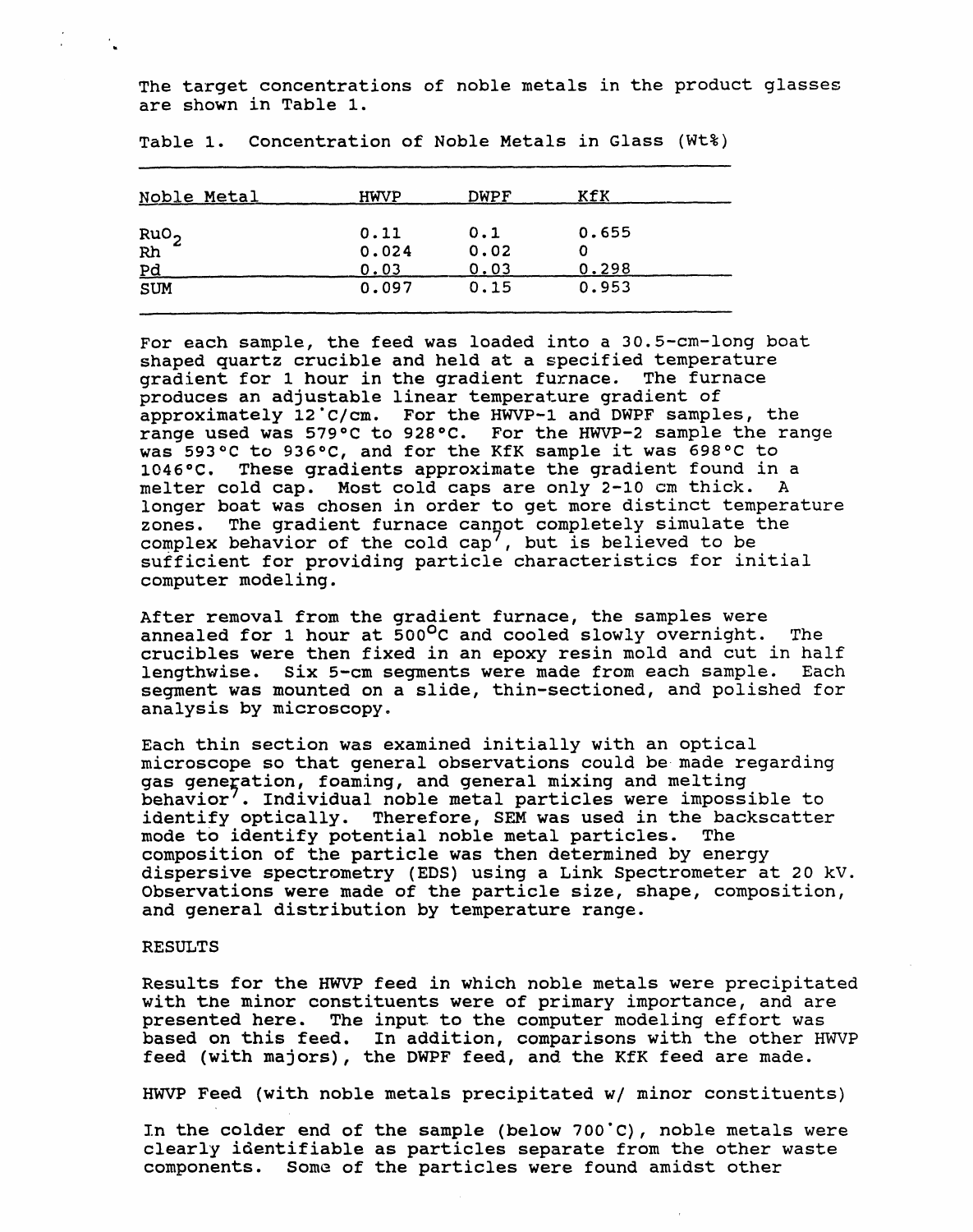wastes, but many were located at the interface between the waste and the frit particles. Individual particles in this region were generally <5 vm in size, and were either pure RuO 2 or a mixture of Ru and Pd An example of typical sliver-shaped RuO\_ crystals present at 619 C is shown in Figure i. Some large agglomerat of up to 40  $\mu$ m were present in this temperature region (see Figure 2). These results at relatively low temperatures (below 700"C) indicate that distinct noble metal particles and agglomerates can exist in dried feed and therefore in the cold cap of a melter.



Figure 1. Cluster of RuO<sub>2</sub> Crystals in HWVP Sample at 619'C



Figure 2. Large Pd/Ru Mass in HWVP Sample at 600"C

No major changes in noble metal particle characteristics were seen between the lower temperature region and regions up to 800 C. The melt as a whole experiences a great deal of change at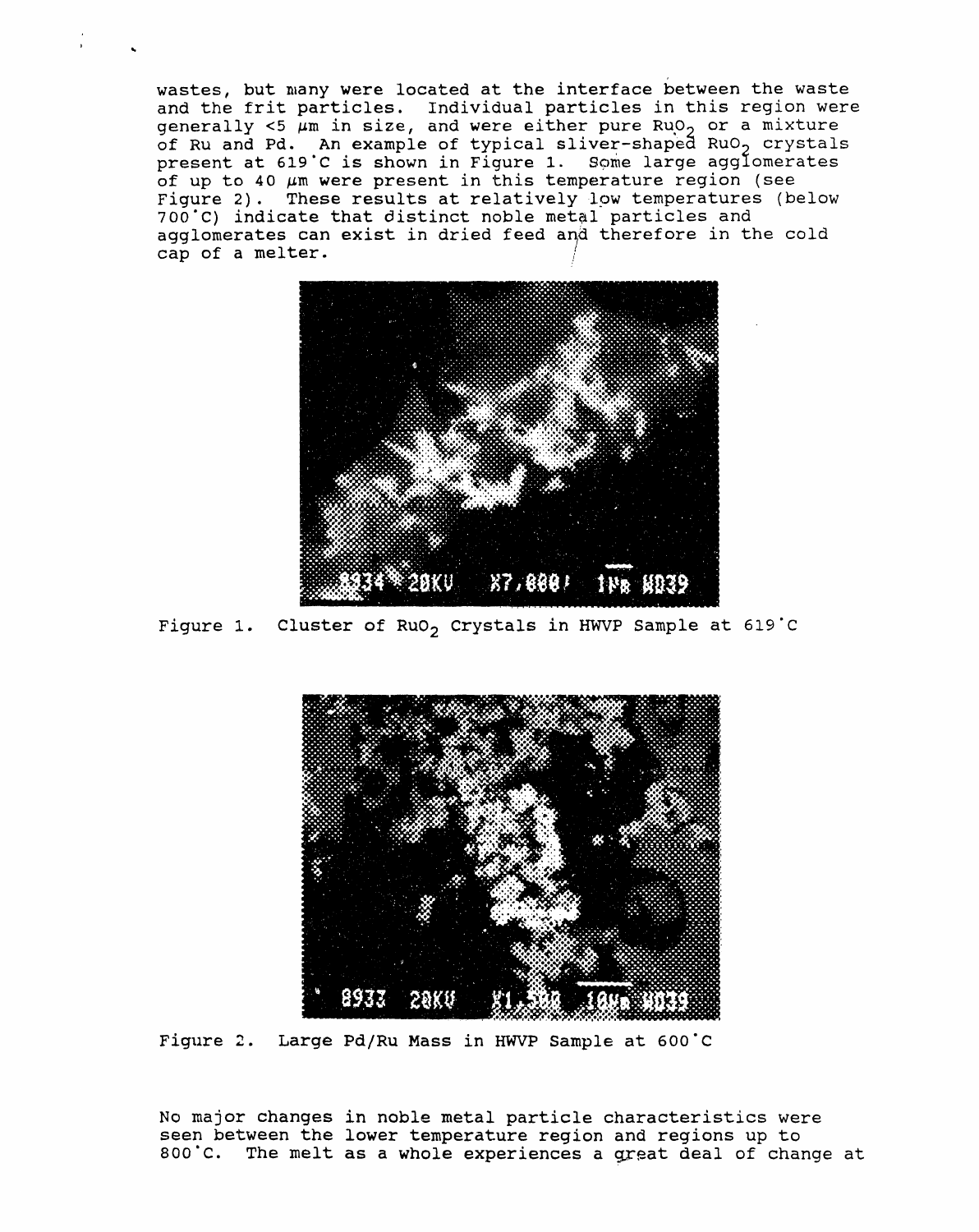these temperatures, as  $\frac{1}{2}$  and  $\frac{1}{2}$  and  $\frac{1}{2}$  of the glass matrix'. However, to and become an integral part of  $\frac{1}{2}$  the glass matrix inchanged.

noble metal particles seem largely unchanged.<br>At temperatures beyond 800°C, more large clusters were present; At temperatures beyond 800 personal very common. Rhodium was however, small particles were still dense particles. Pd W detected as a  $10-\mu$ m cluster of solid, dense particles. Pd was generally seen only in particles mixed with Ru, not in a pure generally seen only in partnership region (approximately 880 state. At the hottest temperature region and almost all were 936°C), most particles were small  $(5\ \mu$ m) and almost all were<br>RuO<sub>2</sub>. No Pd particles were found in this region. This suggests Ruo 2. No Pharman and present in the waste is soluble at that the small amount of  $P\subseteq P$  present  $P$ these temperatures.

To provide input to the computer modeling effort, two sections at the hottest end (approximately 930**°**C) of this HWVP sample were examined in detail. The number, size, shape, and approximate composition of the particles or agglomerations were determined. representative of particles leaving the cold cap and entering the representative of particular considered to be a boundary condition bulk of the melt. This is considered to for the computer model.

All noble metal particles in the sections examined were classified by particle size and shape and then divided into categories**.** Average characteristics for each group were determined. An "effective particle diameter" for each group was determined by using the total particle area and assuming a<br>spherical shape. This parameter was used in initial computer spherical shape. This parameter characteristics is sho modeling. A summary  $\sim$  particle conductivity of the Table 2. The density and electrical conductivity of the<br>particles can be assumed to be equal to that of RuO<sub>2</sub>, because particles can be assumed to be not the ruthenium dioxide. over 99% of the particles seen were run

Table 2. Particle Characteristics of HWVP Feed (with minors) at 930**o**c

|                                                  |                                  | Group <sub>2</sub>              | Group 3                         |
|--------------------------------------------------|----------------------------------|---------------------------------|---------------------------------|
| <u>Characteristic</u>                            | Group <sub>1</sub>               |                                 |                                 |
| Shape<br>Predominant type                        | solid sphere<br>RuO <sub>2</sub> | agglomerate<br>RuO <sub>2</sub> | agglomerate<br>RuO <sub>2</sub> |
| Effective Particle<br>Diameter <sup>(a)</sup>    | 1.3 microns                      | 3.8 microns                     | 12.4 microns                    |
| Particles/Melt Area<br>(number/mm <sup>2</sup> ) | 34                               | 16.3                            | 0.33                            |

(a) The diameter is calculated using the particle or agglomera assuming a spherical shape of the particle or agglomerate.

HWVP Feed (with noble metals precipitated w/ major constituents)

The HWVP (with majors) sample was similar to the HWVP (with minors) sample in that dried feed at the colder end of the minors) sample in that driver is noble metals, particul crucible contained agglomerates of normals, s shown in Figure 3 and Pd. An example of such an agglomerate is shown in Figure 3 at 592'C. However, differences were apparent between the two feeds. Particles at the hot end of the HWVP (with majors) sample were larger overall than in the HWVP (with minors) sample,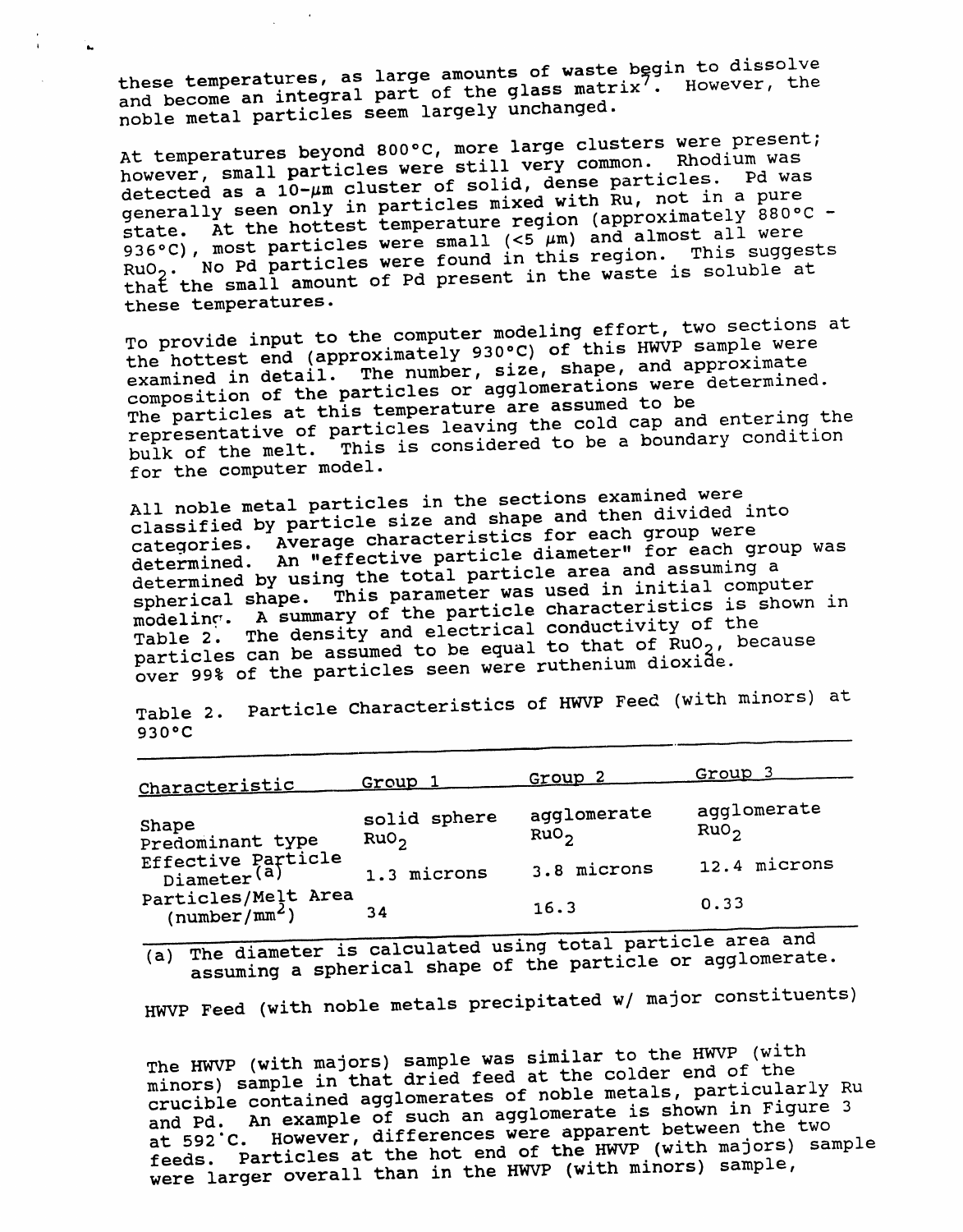varying in size  $D = \frac{1}{2}$  ,  $\frac{1}{2}$  varying above approximately 900  $C = 1$ the presence of Pd at temperatures above approximately 900"C in the state and the presence of Political Section this feed.



Figure 3. Pd in Cd-rich Area in  $\mathbb{R}^n$ 592**°**C

# DWPF Feed

The most significant difference between this feed and the HWVP<br>(with minors) feed is that no identifiable noble metal particles were present below 735 C. The lack of detectable particles were present below  $\overline{a}$  is a cubenicron particles in the  $\overline{a}$  $s$ uggests that they existend particles in  $s_{\text{EW}}$  as  $s_{\text{EW}}$  Femiles in the high-Femiles in the high-Femiles in the high-Femiles in the  $s_{\text{EW}}$ waste particles, undetectable by SEM/EDS.

Between 735 C and 840 C, Pd, Rh, and Ru were all identified as fairly dense particles of 2  $\mu$ m or smaller size (see Figure 4). fairly dense particles of particles existed, up to approximate. Above 840 C, some larger part  $\frac{1}{2}$  and  $\frac{1}{2}$  and  $\frac{1}{2}$  approximately the sliver- or need 10  $\mu$ m. These particles did not result in the slight minors) sample. They  $\frac{1}{2}$  particles in the HWVP (with minors) shaped  $\frac{1}{2}$  and  $\frac{1}{2}$  and  $\frac{1}{2}$  and  $\frac{1}{2}$  and  $\frac{1}{2}$  and  $\frac{1}{2}$  and  $\frac{1}{2}$  and  $\frac{1}{2}$  and  $\frac{1}{2}$  and  $\frac{1}{2}$  and  $\frac{1}{2}$  and  $\frac{1}{2}$  and instead resembled solid or porous chunks.

### KfK Feed

Both the number and size of noble metal particles and<br>agglomerates were much larger in the KfK feed than in the other agglomerates were much a concentrations present in the feed. feeds, due to the higher concentrations present in the feeds, and feeder. in the HWVP feeds, large agglomerates of  $RuO_2$  were present at relatively low temperatures. For example, Figure 5 shows a large (1-mm) RuO<sub>2</sub> chunk at 704 C. A few irregularly-shaped 5- to 10- $\mu$ m<br>RuO<sub>2</sub> or Pd particles were also seen in this region. At Ruo<sub>2</sub> or Punce bolow approximately 850°C the noble metals temperatures below approximate such as Fe,  $2r$ , and  $N1$ , that commonly mixed with other elements, such as Fe, Zr, and Ni, that are present in the waste.

Between 874°C and 1039°C, Ru and Pd became common as large (up to<br>15  $\mu$ m) diffuse Ru patches surrounded by dense, submicron Pd 15  $\mu$ m) diffuse Ru patches surrounded bond bond passes of crystalling particles. Large  $(10^{-10})$  masses of contract  $\frac{1}{2}$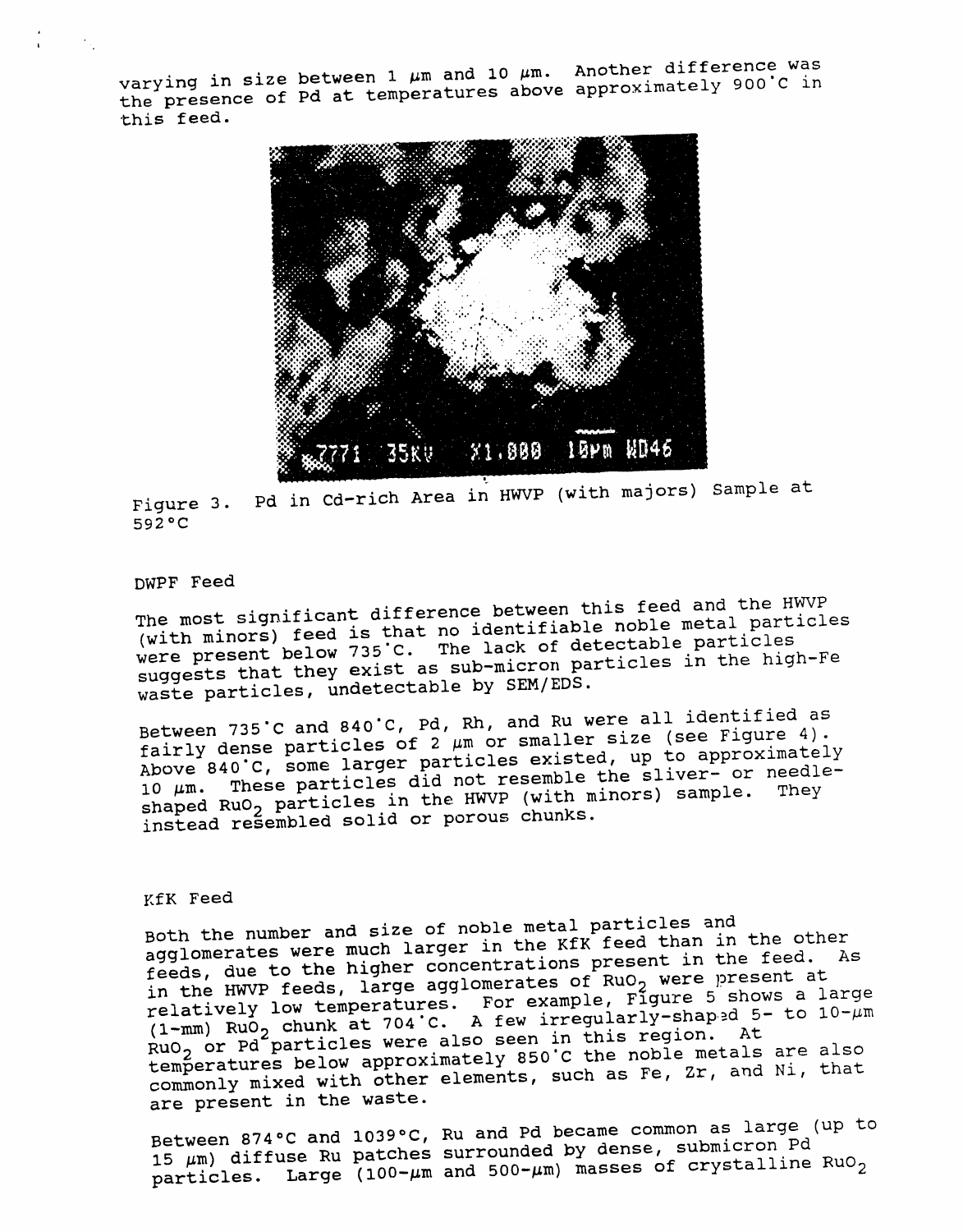

Figure 4. Ru/Rh/Pd Alloy in DWPF Sample at 898"C

particles were seen and seen at a proximate seen at a set of the seed of the seed of the seed of the seed of th consisted of small, mostly sliver-shaped crystals,  $\frac{1}{2}$ larger crystals present (see Figure 6).



Figure 5. Large RuO<sub>2</sub> Chunk in KfK Sample at 704'C

# CONCLUSION

The following conclusions can be made based on the results of the gradient furnace tests:

• Noble metals became concentrated in dried feed in HWVP and KfK feeds, suggesting that agglomeration of noble metals<br>occurs during simulant preparation and drying. These agglomerates were as large as 40  $\mu$ m in the HWVP (with minors) sample and as large as 1 mm in the KfK sample at minors) sample and as  $\frac{m}{n}$  and  $\frac{m}{n}$   $\frac{1}{N}$   $\frac{700}{n}$ . The dried,  $t$ emperatures below approximately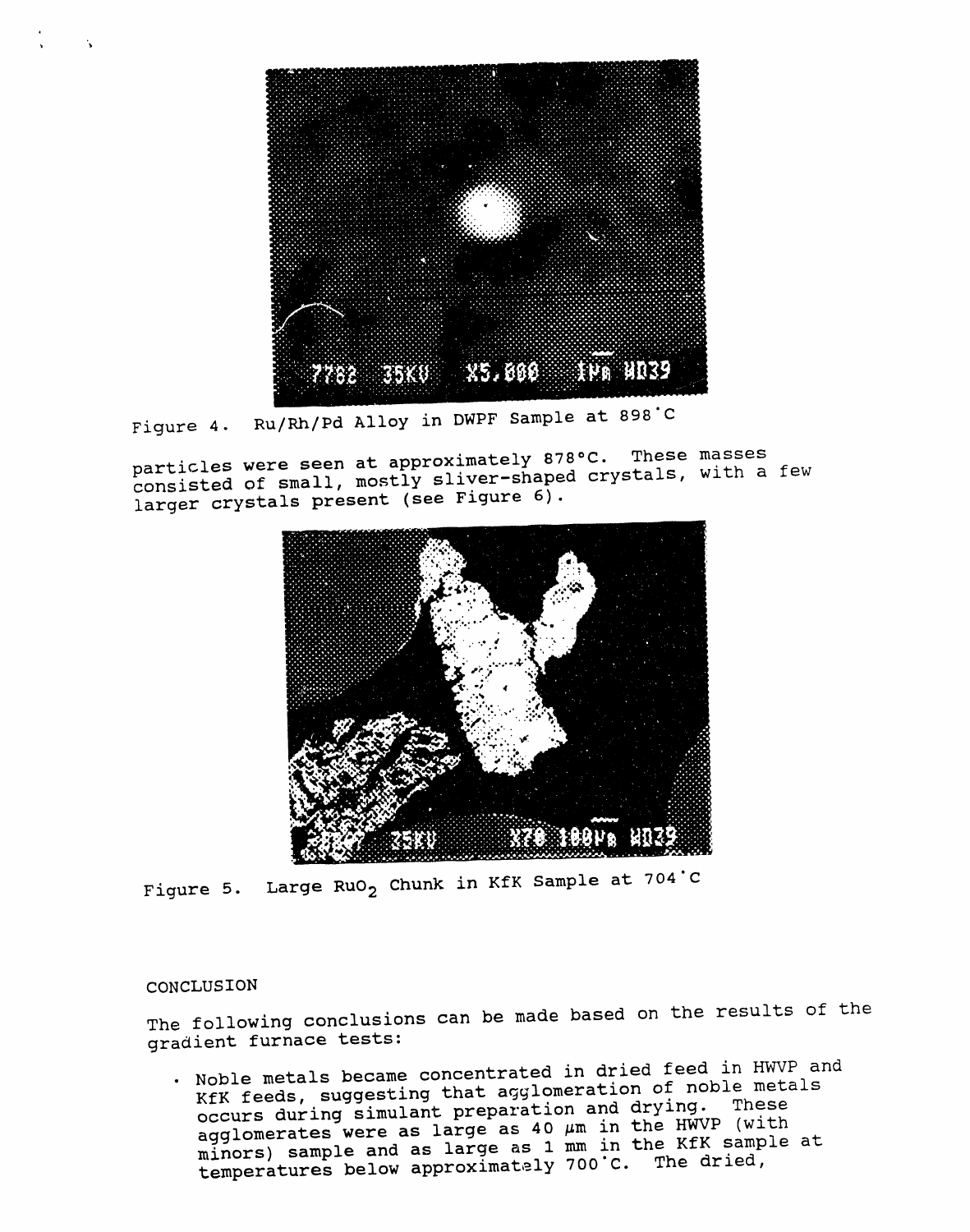

Figure 6. Large Mass of RuO<sub>2</sub> Crystals in KfK Sample at 878'C

unreacted, DWPF feed did not contain any such agglomerates.

- In all feeds, noble metals had separated from other waste constituents and formed pure metal, metal oxide, or alloyed particles by approximately 800°C.
- $\cdot$  At the highest temperatures studied (928<sup>o</sup>C 1046<sup>o</sup>C, depending on the feed), noble metal particle or clusters of particles were generally less than 10  $\mu$ m for all feeds studied. However, agglomerations of RuO<sub>2</sub> particles up to 500  $\mu$ m were seen in the KfK sample.

## REFERENCES

- 1. Bowen, B.W. and V. Jain. 1989. Noble-Metal Testing Results for the West Valley Vitrification System. Transactions of the American Nuclear Society, 59:81.
- 2. Cobb, W.T. and P.R. Hrma. 1990. Behavior of RuO<sub>2</sub> In A Glass Melt. Ceramic Transactions, 23:233-237.
- 3. Collantes, C.E., L.K. Holton, J.M. Perez, Jr., and B.A. Wolfe. 1987. Research Facilities in the Federal Republic of Germany & the PAMELA Facility Workshop: "Vitrification Operational Experience". Foreign Trip Report.
- 4. Geldart, R.W., S.O. Bates and S.J. Jette. 1987. Preliminary Evaluation of Noble Metal Behavior in the Hanford Waste Vitrification Plant Reference Glass, HW-39. Milestone Report HWVP-87-VII0202F, Pacific Northwest Laboratory, Richland, Washington.
- 5. Hutson, N.D. 1992. Integrated DWPF Melter System (IDMS) Campaign Report: Hanford Waste Vitrification Plant (HWVP\_ Process Demonstration. WSRC-TR-92-0403, Rev. 0. Westinghouse Savannah River Company, Savannah River Technology Center, Aiken, South Carolina.

, **rr** \_r n

 $\mathbf{v}_1$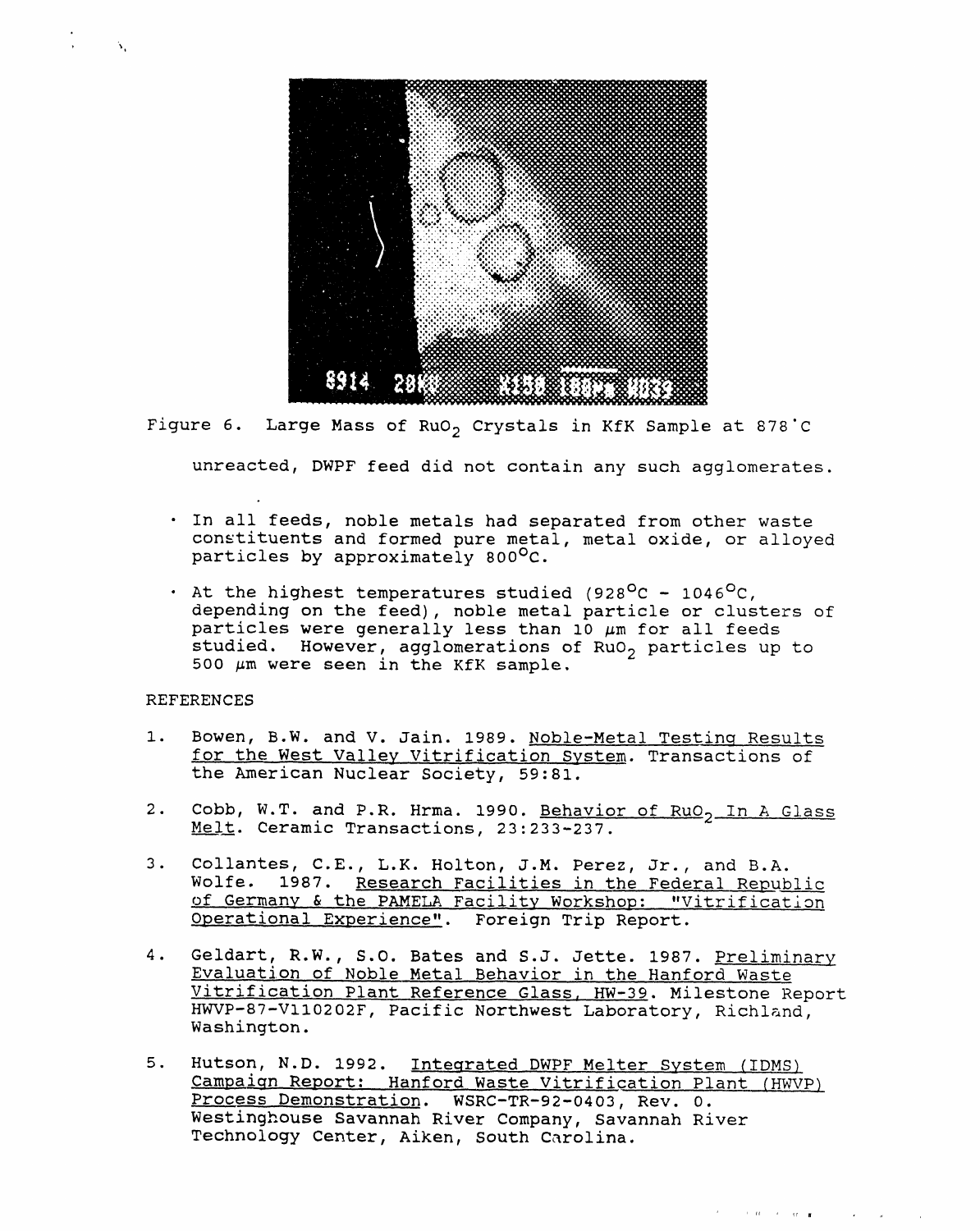DRAFT: Melter Nakaoka, R.K. and D.M. Strachan. 1990. Performance Evaluation Report. Milestone Report HWVP-90- $6.$ 1.2.2.04.08B. Pacific Northwest Laboratory, Richland, Washington.

 $\mathbf{F}_{\mathbf{a}}$ 

Anderson, L.D., M.L. Elliott, P.H. Hrma, and T. Dennis. 1993. Waste Glass Melting Stages. To be published in  $7.$ Proceedings of the Environmental and Waste Management Issues in the Ceramic Industry, Cincinnati, Ohio.

### **DISCLAIMER**

This report was prepared as an account of work sponsored by an agency of the United States Government. Neither the United States Government nor any agency thereof, nor any of their employees, makes any warranty, express or implied, or assumes any legal liability or responsibility for the accuracy, completeness, or usefulness of any information, apparatus, product, or process disclosed, or represents that its use would not infringe privately owned rights. Reference herein to any specific commercial product, process, or service by trade name, trademark, manufacturer, or otherwise does not necessarily constitute or imply its endorsement, recommendation, or favoring by the United States Government or any agency thereof. The views and opinions of authors expressed herein do not necessarily state or reflect those of the United States Government or any agency thereof.